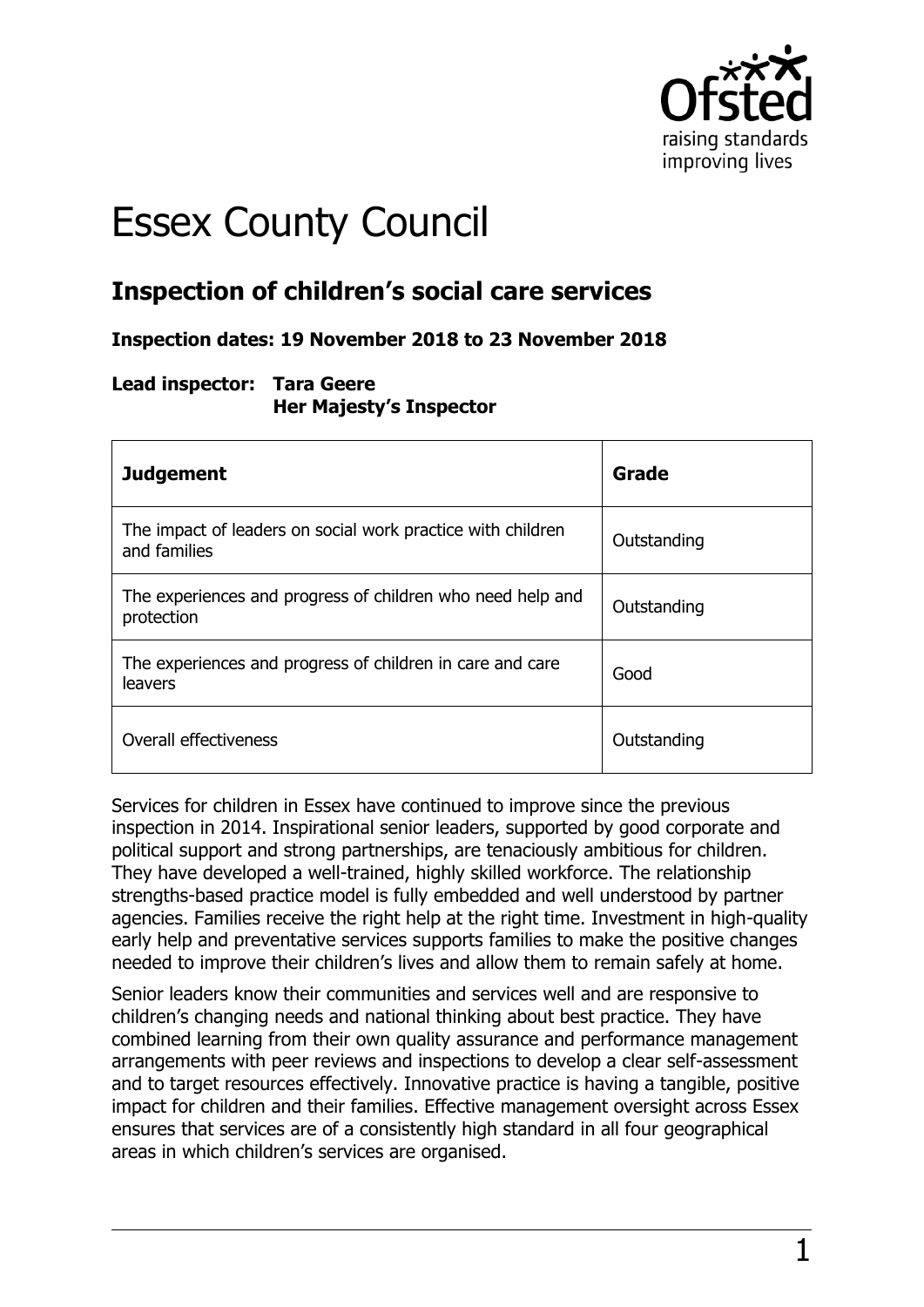

## **What needs to improve**

■ Consistency in planning for disabled children and care leavers.

## **The experiences and progress of children who need help and protection are: outstanding**

- 1. Children and families who need help and protection receive a timely, proportionate and highly effective response. The children and families hub provides an efficient single point of entry to early help and children's social care. Staff in the hub quickly and accurately establish the level of risk and need for children. They have a clear focus on supporting children and families with the right level of help at the right time, so that they do not receive statutory intervention unnecessarily.
- 2. An exceptional early help service makes a significant difference for children and families. The targeted Family Solutions service is highly effective. It carefully considers the needs of individual children, undertaking good-quality early help assessments which lead to effective plans and intervention focused on children's needs. Skilled staff work collaboratively and openly with children, young people and families. This is underpinned by the relationship and strengths-based model of practice, which helps them to understand and explore children's lived experiences and to develop effective and sustainable solutions to effectively address their needs.
- 3. Creative and effective work with families, including specialist parenting assessments and an extensive group work programme run by family centre workers, is making positive differences to children's lives. Skilful practice ensures that harder-to-engage parents are effectively involved in group work programmes, such as domestic abuse workshops. This is helping to facilitate positive changes in families with complex difficulties.
- 4. The highly effective model of practice is underpinned by a shared understanding across Essex that children should be supported to grow up in their own families when it is safe for them to do so. Inspectors saw the model fully embedded across all services and teams on this inspection. Staff have a clear understanding of the model, and build strong relationships, getting to know children and families and using family strengths to help identify strategies which enable them to achieve and sustain positive changes and improve outcomes for their children.
- 5. When children's needs escalate or risks to their welfare increase, highly effective, timely responses at the children and families hub ensure that children's needs are met at the earliest opportunity. Children at immediate risk of significant harm are fast-tracked by the hub and picked up by the relevant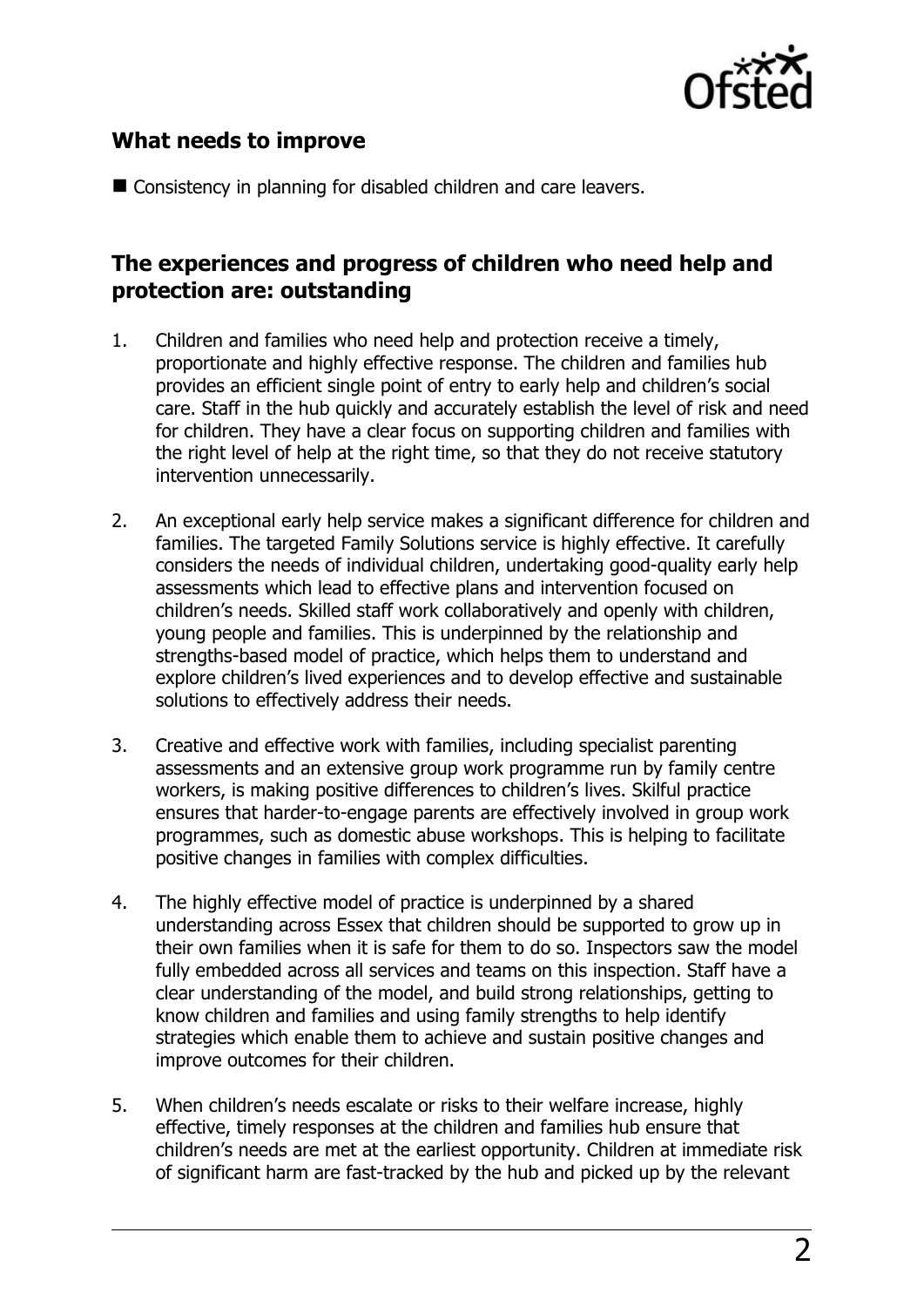

locality-based assessment and intervention team. Timeliness for processing requests for support is consistently good. Ensuring that families get the help and support they need first time round means that re-referral rates in Essex are low.

- 6. The recent introduction of an easy-to-use electronic referral form is helping to improve both the quality of requests for support or information, and the speed of responses. Parents, carers and members of the public can also use this facility and are increasingly choosing to do so. Staff fully understand parental consent, and inspectors saw it being appropriately sought and recorded. Advice and guidance are readily available, including through a dedicated consultation line for professionals. Those submitting requests for support are routinely informed in writing of the outcome. Considerable work and progress has been made with partners to ensure that the quality of information they provide is of a consistently good standard.
- 7. Comprehensive and timely two-way communication between the children and families hub and the appropriately resourced emergency duty service helps to ensure that children and families receive an effective response outside of office hours.
- 8. When risk increases for children, timely, good-quality child protection strategy discussions take place, with consistently good attendance by relevant partners. Strategy discussions make appropriate decisions about the level of risk and swiftly agree actions which are well matched to risks and individual children's needs and circumstances. Section 47 enquiries are timely and thorough, and they clearly demonstrate proportionate, multi-agency decision-making. Children are routinely seen and seen alone when this is appropriate, enabling social workers to gain a clear understanding of their experiences. These robust enquiries provide a solid base for effective planning and interventions for families.
- 9. Regularly updated, child-focused assessments, including family solutions assessments, are routinely used to inform a range of regular review meetings. Workers use up-to-date chronologies and case histories to ensure a good understanding of children's needs, with issues of diversity appropriately considered in most cases.
- 10. When the level of risk is such that children require a child protection plan for their needs to be met, child protection conferences are held quickly and are attended by a broad range of relevant agencies. The independent chairs of child protection conferences ensure that those attending balance a strengthsbased approach with focusing on what needs to change to make sure that children are protected. This means that child protection plans focus on the right things to effect positive change. Regular and well-attended core group meetings monitor progress effectively and change and develop plans when this is necessary. Consequently, they are an effective forum for improving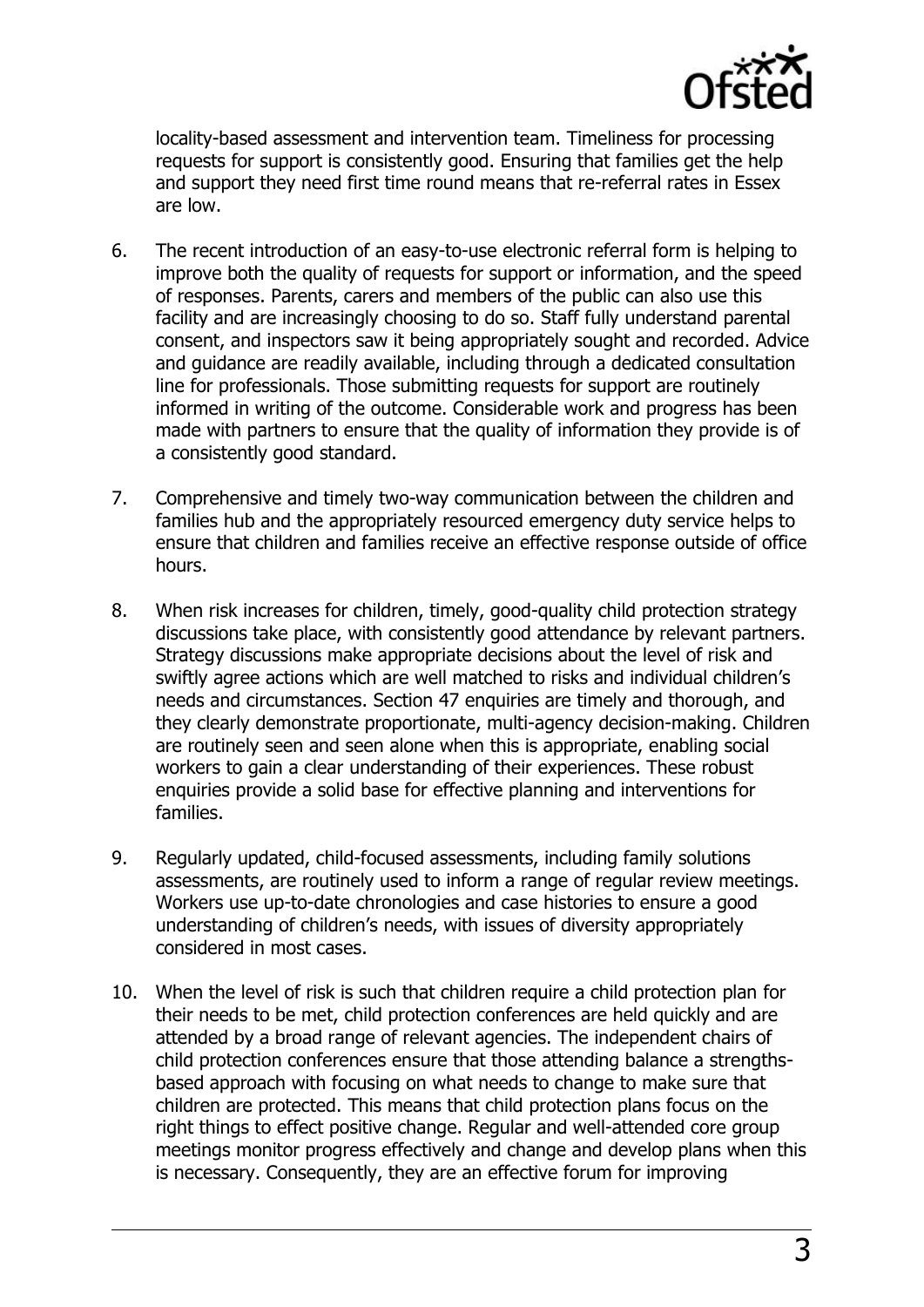

outcomes for children. Children are well supported to have their voices heard and they participate meaningfully in the child protection processes. Regular feedback from children and parents is used well in core groups to monitor progress and shape plans.

- 11. The vast majority of children's plans, including early help and child in need plans, are of a high quality. However, in a small minority of cases involving disabled children, plans could be further strengthened with more time-specific actions and a more ambitious child-focus, to ensure rigour in monitoring the pace of progress. Senior leaders have reviewed disabled children's services and are taking action to strengthen consistency and share the strongest practice across teams.
- 12. Social workers know children very well. They demonstrate a good understanding of their needs and plans and are passionate about securing and sustaining improvements in their lives. Sensitive, direct work with children is often creative, and is used well to understand individual children's lived experience. Staff tailor their work to children's individual needs and their cultures, nationalities and any disabilities. Direct work takes place at a frequency and pace that is also well matched to their individual circumstances, resulting in children's outcomes improving. Inspectors saw the sensitive exploration of issues during direct work reducing incidents of going missing and allowing children space to reflect on their individual circumstances and inform planning. Visits to children are also matched to their individual needs, often taking place at an impressive frequency above quidance requirements.
- 13. Management oversight of practice is thoroughly embedded and purposeful. Managers make clear and considered decisions that provide direction and accelerate change for children. These are consistently recorded in assessment reviews and regular supervision. Senior leaders have ensured that all managers have access to training in systemic supervision to build reflective thinking, strengthen relationships and allow workers time to reflect on their impact on children and their families. The majority of supervision records reflect the high quality of supervision reported by social workers, and specific, clear actions are given timescales to allow monitoring of the progression of plans in children's timescales.
- 14. Essex local authority has a joined-up approach to safeguarding and child protection across the wider workforce, helping to keep children and young people safe. Designated officers make good use of a dedicated allegations management database, and they exercise considerable professional curiosity in rigorously recording, monitoring and, where applicable, coordinating investigations involving adults who work in positions of trust with children and young people. Good awareness and understanding of their role on the part of partner agencies has helped to appropriately extend the designated officers' reach and influence.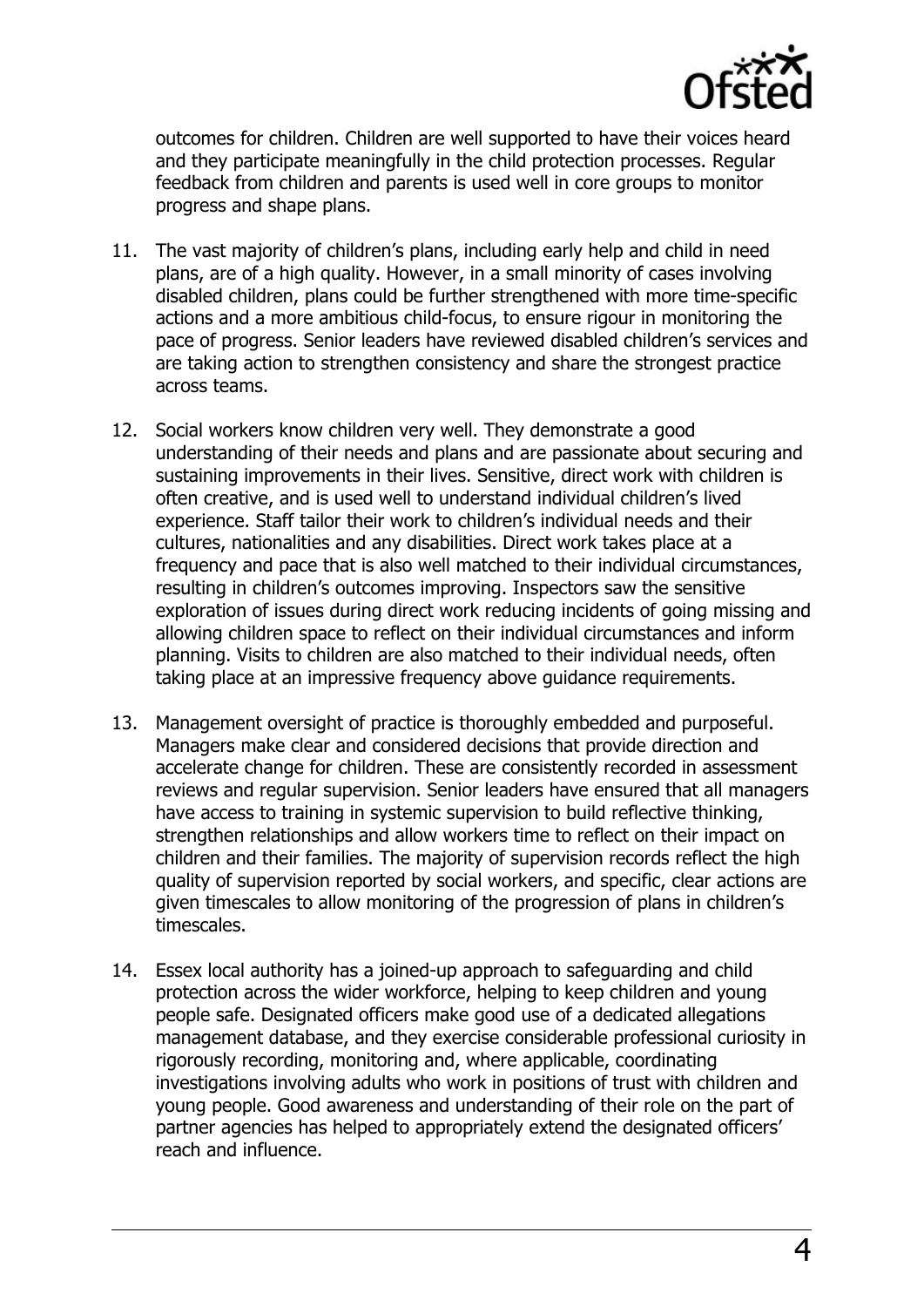

- 15. The county-wide homeless protocol is well understood and consistently applied. When young people aged 16 and 17 are homeless or at risk of becoming homeless, their needs are routinely assessed by a social-work qualified homeless youth specialist and a housing colleague. Together, these professionals effectively explore actual or potential risks associated with going missing, criminal and sexual exploitation, and/or other vulnerabilities. They work closely with a range of teams, including the assessment and intervention teams, the divisional based intervention team (D-BIT), youth offending teams and police vulnerability officers in order to provide effective wrap-around help and support for young people, and suitable accommodation where appropriate.
- 16. Staff respond robustly to the needs of children at risk of child exploitation and those missing from home and/or missing from care. Social workers regularly visit children and talk through missing episodes to understand and explore the risks that children may face. This provides important intelligence through mapping children's links. It is also shared with the hidden harm and missing coordinators and with the multi-agency missing and child exploitation panel to inform disruption activity. Managers are aware that recording of return home interviews through the 'missing chat' procedures is not currently capturing all interventions that children receive following episodes of going missing. They are developing the electronic recording system in order to capture all interventions.
- 17. The gangs intervention team and community safety partnership groups are working together to enhance the response to wider child exploitation concerns. Effective disruption activities have taken place with partner agencies, such as operations Henderson and Raptor with Essex police. Staff work effectively to reduce harm for children at risk of female genital mutilation and children who are vulnerable to radicalisation.
- 18. At the time of the inspection, the private fostering team had some staffing pressures negatively impacting on the timeliness of initial visits. Managers are aware of this and are taking appropriate action to increase their monitoring and support for the team. Once children's cases are allocated, high-quality assessments identify children's needs and visiting is in line with these, rather than the regulatory minimum.
- 19. Essex local authority maintains effective oversight of children who are electively home educated. Leaders review the reasons for pupils being taken out of school and check for any safeguarding concerns. They provide appropriate guidance for parents on how to educate their children at home and inform parents about where they can get extra help. Leaders undertake appropriate checks on the quality of home education and successfully seek to return children to school when they find provision at home to be ineffective.
- 20. Leaders review the quality of alternative education providers for those not accessing mainstream education in order to ensure that children are safe and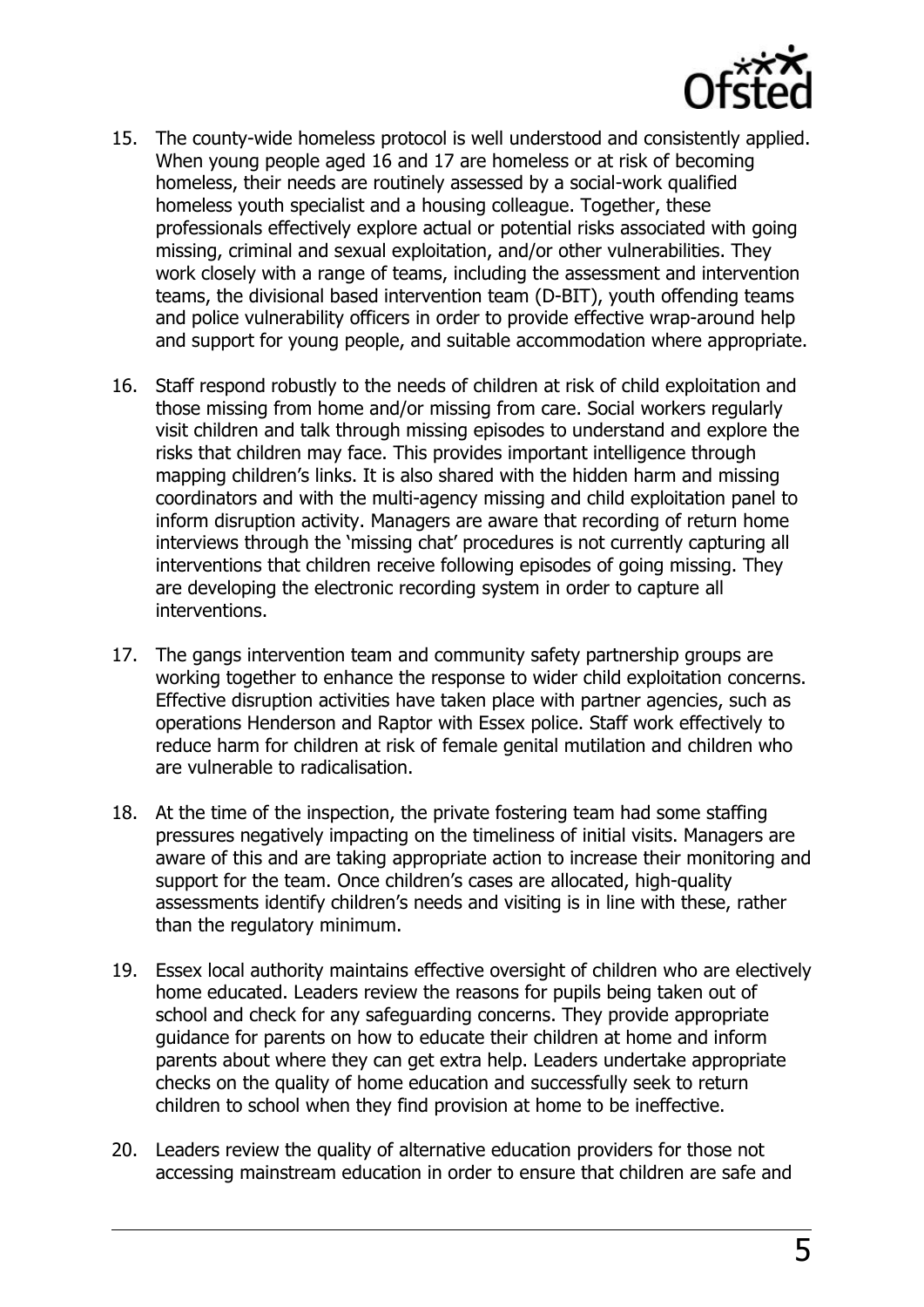

are being provided with an appropriate education. A new system for supporting the education of vulnerable pupils, a vulnerable pupils panel, has recently been introduced, but it was too early to see its impact for children at this inspection.

## **The experiences and progress of children in care and care leavers are good**

- 21. The local authority uses the public law outline (PLO) effectively. Managers routinely monitor timescales and final outcomes for children through the legal tracker. Letters to families before proceedings, although clear on risks and potential outcomes if changes cannot be made, are currently too long. Service managers are running workshops to share good practice and improve the quality of letters. Managers closely monitor the progress of cases in PLO through PLO review meetings. Effective engagement through PLO intervention is promoting change within families, resulting in the need for proceedings being averted in nearly half of the cases concerned. This outcome reflects the positive view from the local judiciary and the Children and Family Court Advisory and Support Service about the local authority's pre-proceedings work.
- 22. A range of good-quality services, including the highly effective D-BIT, enable children on the edge of care to remain in family arrangements. These services are also very successful in reuniting children and young people in care with their families when it is safe and appropriate for them to do so.
- 23. Social workers and managers take decisive action when children can no longer live with their families, finding good-quality placements that meet their individual needs. When children are placed out of area, staff visit them regularly and provide good support. Appropriate notifications are made to host authorities, although the local authority is aware of the need to strengthen consultation with host authorities before placing children at a distance.
- 24. Leaders and managers are focused on strengthening placement stability. Inspectors saw tangible evidence that the recent Department for Education innovation-funded 'Inside Out' project is improving outcomes for children in care who are in crisis, by building effective relationships with independent workers who are able to support them effectively. Local authority foster carers who spoke to inspectors during the inspection commented positively on the high quality of support and training given to them to support children in placement.
- 25. A full range of permanence options is sensitively considered for children from the earliest stages of case planning onwards. This focus on permanence is reflected in comprehensive children in care plans.
- 26. Work that the children in care council has undertaken with the independent reviewing officer (IRO) service has strengthened children's participation in the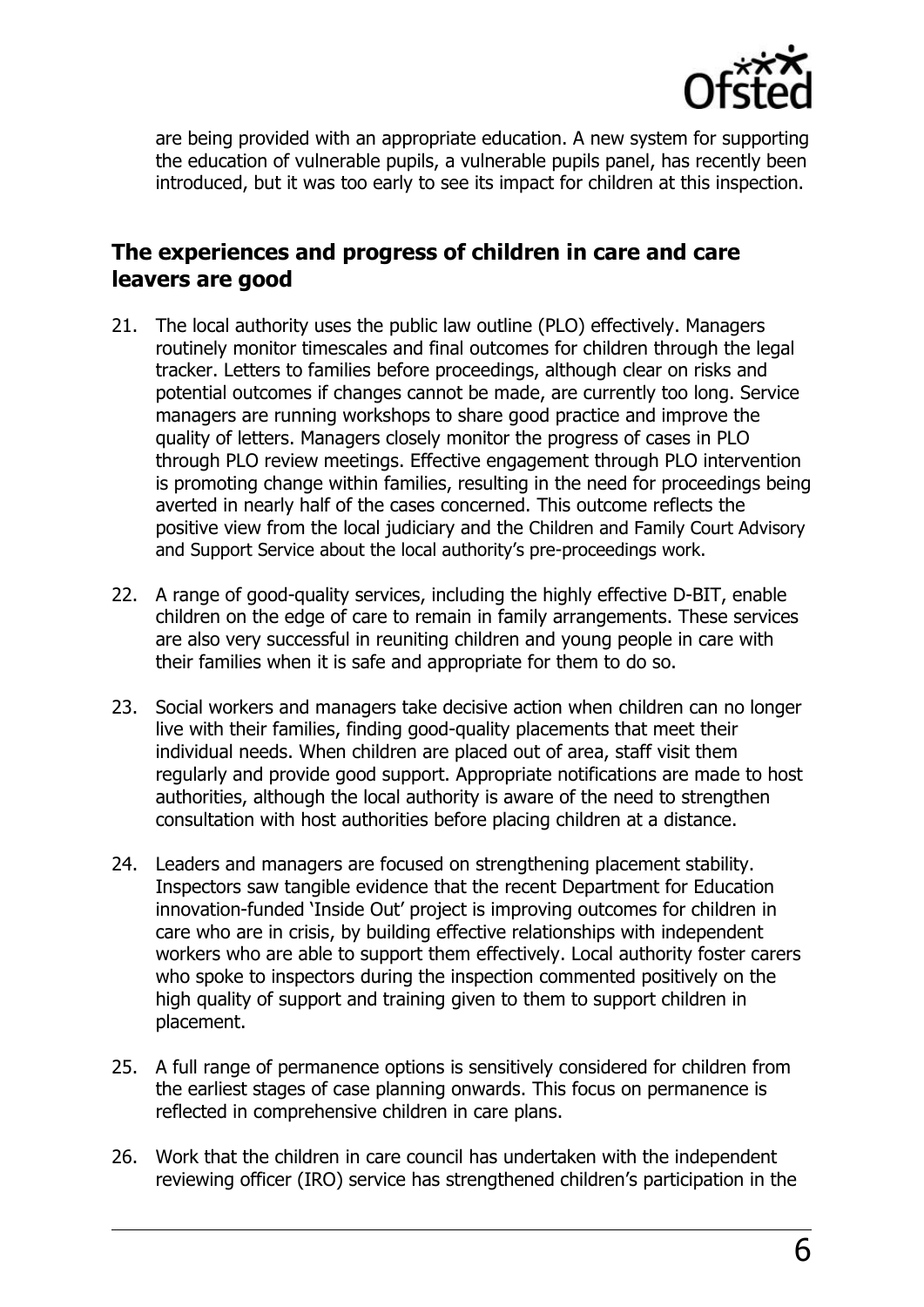

reviewing process and improved their experience. Children and young people actively decide who will take part in review meetings. IROs closely monitor progress on children's care plans at their reviews, and at mid-points between reviews. They take account of the broad range of children's needs, meeting with children, parents and carers to gain their views and inform planning.

- 27. Children in care and care leavers enjoy and benefit from a wide range of activities and opportunities that enable them to enjoy life and make good progress. They receive good support, which helps them become physically and emotionally healthier.
- 28. Children's health needs are promptly assessed through comprehensive and timely health assessments that inform effective health plans. Staff make good use of regular strengths and difficulties questionnaires to assess and sustain progress. Readily accessible mental health coordinators make a positive contribution to children's placement stability and emotional well-being through regular direct work with children and through high-quality consultation and guidance to social workers and foster carers.
- 29. Social workers and carers ensure that children attend dental and optician appointments and that these are considered during their reviews. During the inspection, the local authority became aware that, while care leavers receive their health histories, arrangements for providing replacements when young people may have lost them were not known to all personal advisers. They immediately reviewed the process and took steps to remind staff of the actions to take in order to address this.
- 30. Social workers have a thorough understanding of the children they work with and are passionate about improving outcomes for them. Inspectors saw sensitive, creative examples of direct work with children and young people to help them to understand their heritage and individual circumstances and participate in their own planning.
- 31. Unaccompanied asylum-seeking children benefit from sensitive and highly effective help and care. Careful consideration of children and young people's needs and tenacity in supporting contact where appropriate are making a positive difference for these children. The local authority has sent social workers to France to undertake best-interest decisions for children to travel to England. This sensitive piece of work is leading to clear assessments of need and timely resources being sourced to meet children's needs from the outset. Staff use the national referral mechanism appropriately when there is evidence to suggest that children and young people have been trafficked, in order to safeguard them from further harm.
- 32. The achievements of children in care are celebrated well in Essex local authority. The children in care council has a meaningful influence on service restructuring and redesign. Effective examples of children's participation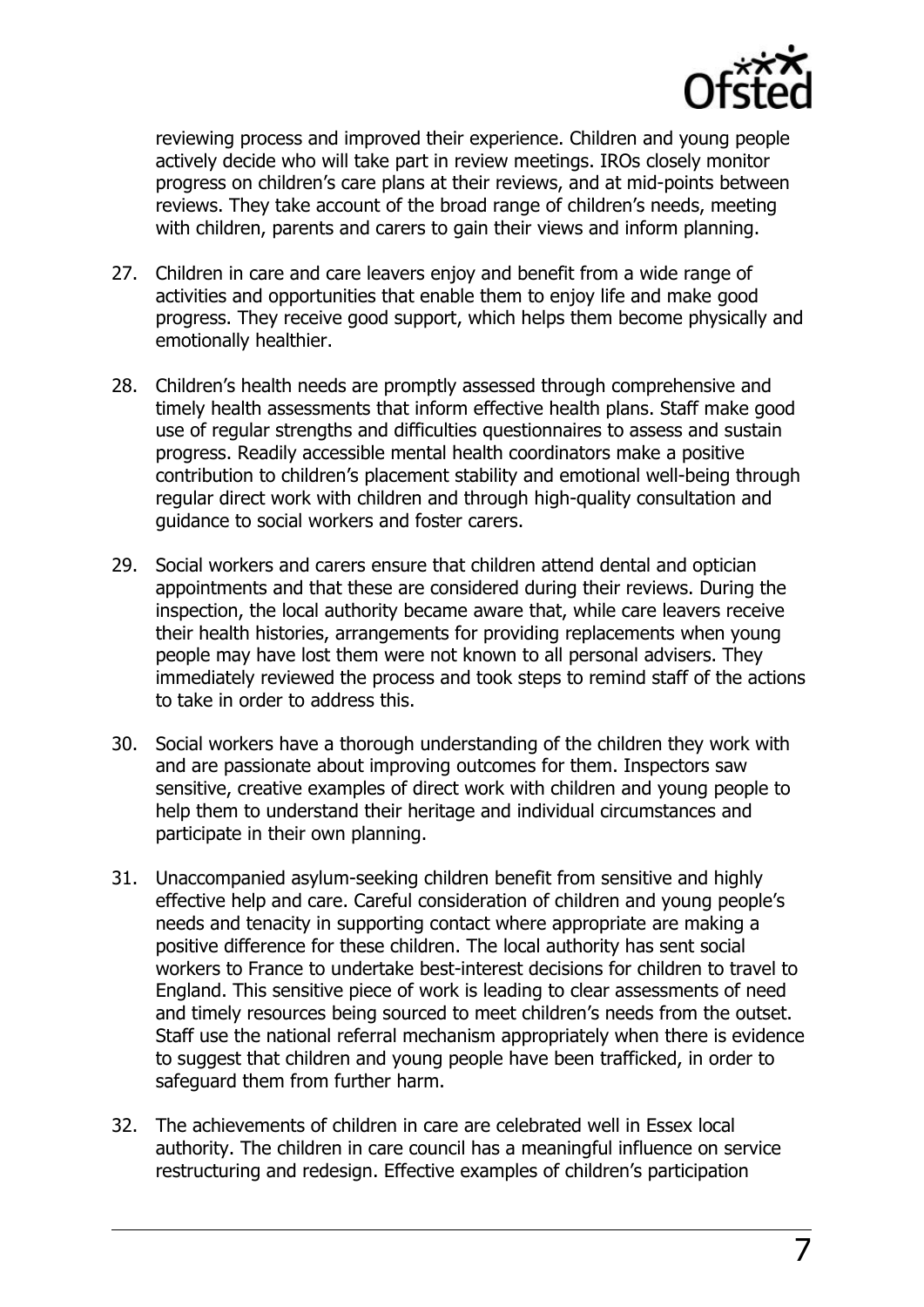

include the coproduction of the 'Inside Out' project, the strengths-based children in care review process and training for staff.

- 33. Managers are ambitious in the placement of adoptive children, resulting in wellthought-out, child-centred placements, including for older children and brothers and sisters. Strong adoption services, with a range of creative options available, ensure that children have the best chance of success in their adoptive families.
- 34. Children in care are supported well in their education. Leaders of the virtual school have high expectations of how education providers will meet children's needs. They meet with providers regularly, using these visits to review children's work, to speak with children and to check on the quality of provision and the quality of all personal education plans. Virtual school staff provide effective training, support and guidance to schools and colleges. They rigorously monitor and support children in care to ensure appropriate access and improve children's progress, attainment and outcomes. Foster carers take an active role in supporting children and young people in their education and see this as vitally important in improving their life chances.
- 35. Through careful monitoring, senior leaders and managers are aware that the proportion of care leavers in education, employment or training is lower than comparators. They have taken steps to address this, employing additional employment advisers to work with the young people and with education providers, and increasing support for apprenticeships. It was too early to see the impact of this work at the time of this inspection.
- 36. Care leavers benefit from timely and persistent support by personal advisers, who know them well. Regular care leaver drop-ins with a range of professionals, including refugee, education, employment, benefits and health specialists, provide responsive and helpful support to care leavers. Young people who spoke to inspectors at a drop-in commented positively on how they had been supported with issues such as housing and were signposted to further help when they have needed it. Leaders and managers are aware of the variability in quality of pathway planning. While inspectors saw some good examples, with risks well identified, pathway plans are not always routinely updated or written in child-focused language.
- 37. Young people are prepared for independence through the provision of support and training in areas such as budgeting. Young people who spoke with inspectors were positive about the support they receive, and the impact that workers are having on their lives. The recent development of the 'thinking ahead' plan is an example of good practice in pathway planning for disabled young people, although this has not been consistently embedded across all areas.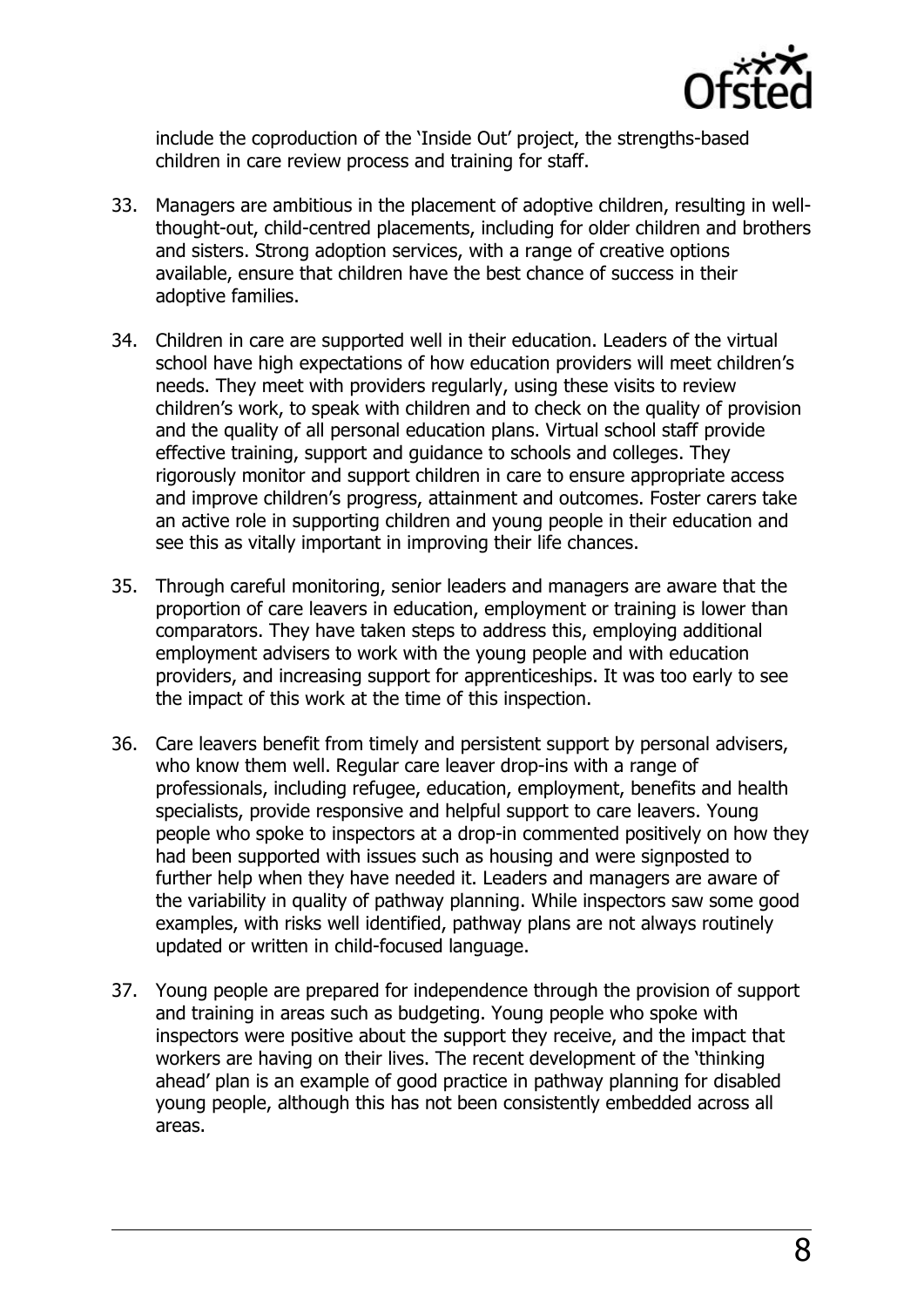

38. Since the last inspection, leaders have improved oversight of service delivery to care leavers. Inspectors saw tenacious work by personal advisers to engage and maintain contact with young people. However, the recent change of electronic recording system has resulted, currently, in a gap in reportable data. Managers are keeping manual records to ensure that the service is able to identify any young people with whom staff are not in touch. Senior leaders are addressing the issue with the provider.

## **The impact of leaders on social work practice with children and families is: outstanding**

- 39. Senior leaders are unrelenting in their pursuit of excellence for children. They have steadily improved the quality of services since they were judged to be good at the previous inspection in 2014. Purposeful use of feedback from their own quality assurance processes and a range of external reviews further helps to focus service development and improvement. The inspirational director of children's services and her strong senior leadership team have developed a clear vision to improve children lives. They have created a culture in which staff are valued, supported and encouraged to be creative in their practice in order to make a positive difference to children.
- 40. Staff in the local authority's children's services and in partner agencies value the vision and share the key goal of supporting children to grow up in their own families when it is safe for them to do so. This is ensuring that needs are identified and addressed at the lowest appropriate level of intervention. This leads to real improvements in outcomes for children and their families.
- 41. The stable group of capable leaders and managers has an unerring focus on improving services and ensuring high aspirations for children. Through its involvement in the national Partners in Practice initiative, Essex is outward facing, supporting a number of other local authorities to strengthen their practice. At the same time, the local authority has continued to improve and sustain the quality and performance of its own services.
- 42. Highly visible leaders make good use of continuous learning from wellembedded quality assurance audits and regular feedback from children and families, to swiftly and creatively improve services and performance. The local authority has successfully attracted additional funding through the children's social care innovation programme to pilot projects that further improve outcomes for children. Children are actively involved in developing new projects and service redesigns.
- 43. Leaders and managers have a comprehensive understanding of service strengths and emerging challenges, underpinned by a thorough and accurate self-assessment. They respond promptly and effectively to areas of development, for example by developing an effective gangs intervention team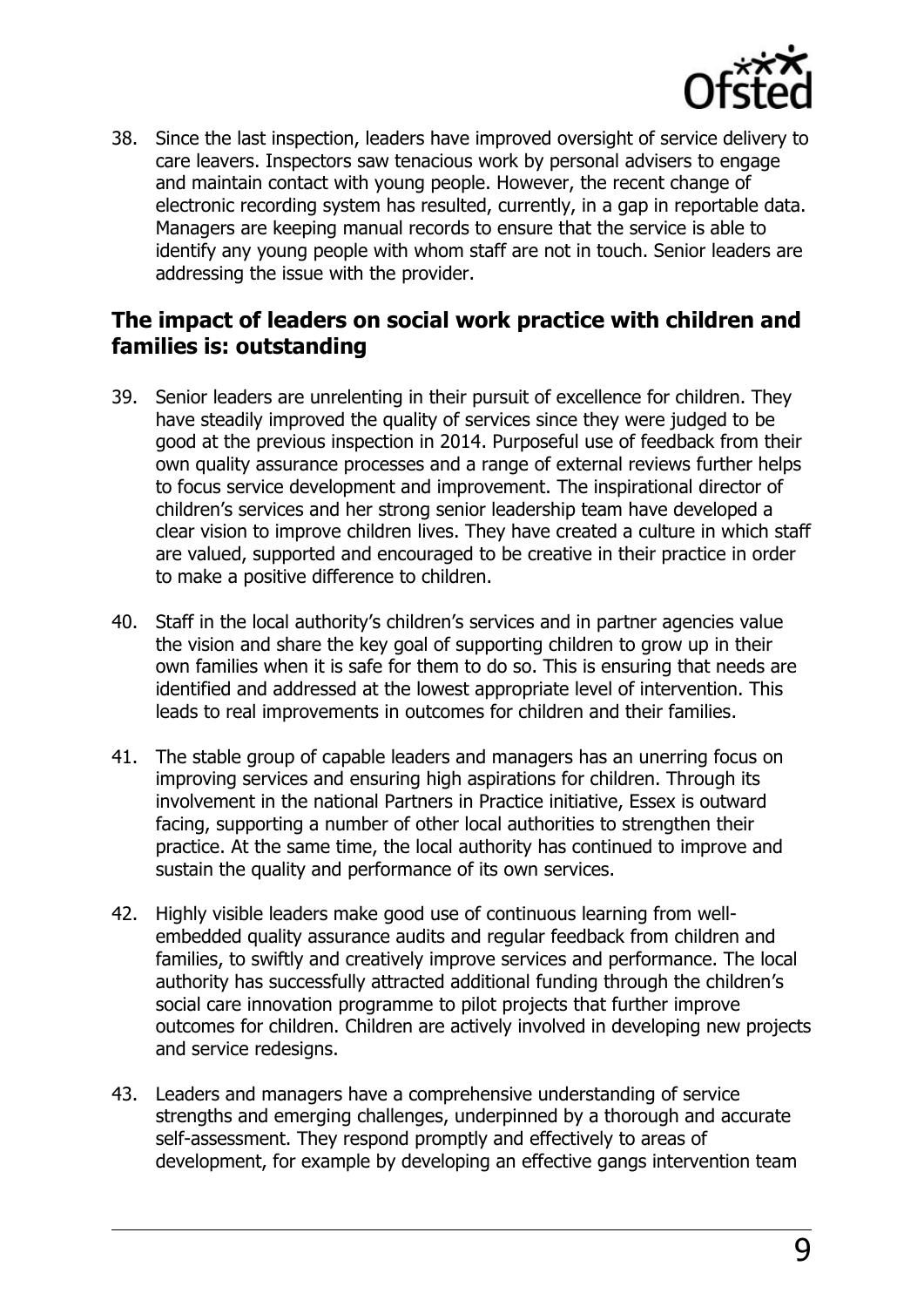

in response to emerging risks and by purposefully strengthening staffing in the north quadrant to meet a rise in demand.

- 44. Strong political and corporate support and carefully targeted investment have enabled the local authority to manage demand and prioritise children's needs across the council. This whole-council approach underpins the learning environment in which frontline practice is flourishing. Robust governance arrangements and effective scrutiny of service provision are helping to drive performance.
- 45. The local authority is a committed and effective corporate parent. Significant investment has been made to support children to live in local foster care placements and further support the effective practice model.
- 46. Essex has developed robust, mature relationships with partners. This has assisted in the management of complex arrangements, such as the countywide housing protocol across the 12 district councils to meet the housing needs of young people. The local judiciary, the Children and Family Court Advisory and Support Service and a wide range of partners, including school leaders, all comment positively on the highly effective practice to safeguard and care for children in Essex.
- 47. Senior leaders have invested effectively in the children's workforce. A comprehensive training offer for staff supports the continuous drive for improvement and focus on improving outcomes for children. Staff value the training they receive. Low levels of agency staffing and a timely response to recruitment mean that caseloads are low, giving social workers the time and space to build meaningful relationships and do purposeful work with children and families. Staff enjoy working in Essex; morale and motivation are high. Workers describe the work they are able to undertake with children and families as the reason they came into social work.